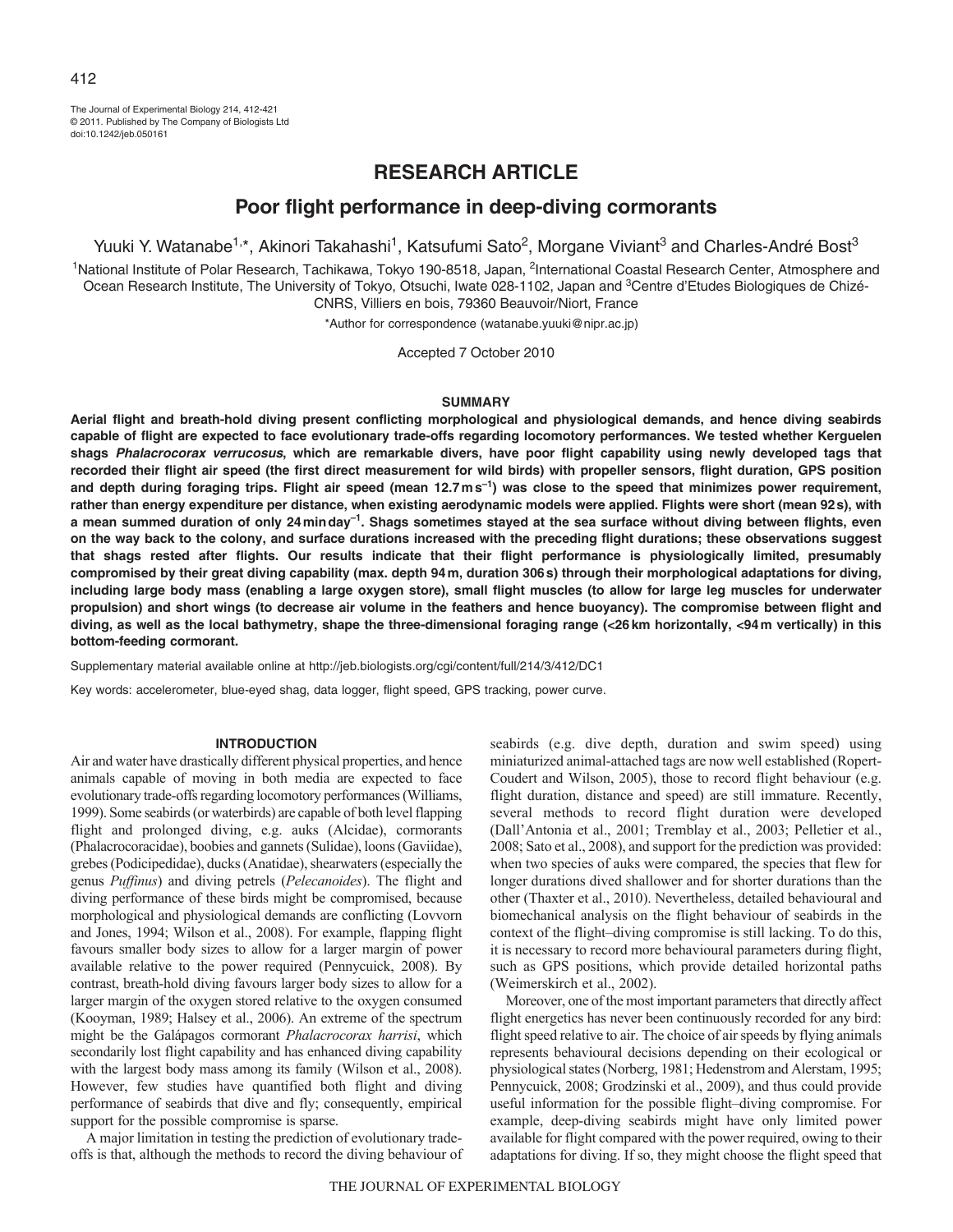minimizes power requirement, rather than energy expenditure per distance (Pennycuick, 2008). This prediction can be tested by recording the flight air speed of seabirds in known ecological contexts (e.g. migrating, foraging and rearing chicks) and comparing it with the theoretical U-shape curve that represents the relationship between power requirement and flight air speed (Rayner, 1999). Previously, such studies collected the data of flight speed from ground-based remote observations (Welham, 1994; Pennycuick, 1987; Bruderer and Boldt, 2001; Pennycuick, 2001), where records are inevitably sporadic and limited to the birds flying closely to the observers. Therefore, recording flight air speed continuously with other behavioural parameters using animal-attached tags would be a promising approach to better understand the flight behaviour of birds.

In this study, we used newly developed tags to obtain detailed records of free-ranging flight behaviour as well as diving behaviour for a cormorant (here 'cormorant' is the general term for species in the family Phalacrocoracidae, whereas some of them are specifically called 'shags') (see Siegel-Causey, 1988). Parameters measured for flight behaviour included flight air speed (directly measured using the propeller sensor), GPS positions (which provide horizontal tracks and flight ground speed) and accelerations (which provide flight duration and wingbeat frequency). As a model of seabirds capable of level flapping flight and prolonged diving, we studied the Kerguelen shag *Phalacrocorax verrucosus* (Cabanis 1875), a member of the so-called blue-eyed shag complex (Siegel-Causey, 1988). Because of the remarkable diving capability in this complex (Quintana et al., 2007), we hypothesized that their flight performance is limited. Specifically, we would expect that: (1) the flight of shags is short, (2) resting behaviour is observed after flights, especially after long flights, and (3) actual flight air speed is close to the flight air speed that minimizes the power requirement, rather than energy expenditure per distance. The first two predictions were examined using behavioural patterns (flight, diving and stay at the sea surface, monitored by accelerometers) overlaid on the GPS track during foraging trips. The last prediction was examined by comparing recorded flight air speed with the theoretical power curve, calculated for this species using existing aerodynamic models.

# **MATERIALS AND METHODS Fieldwork and instruments**

Fieldwork was conducted at Pointe Suzanne in the Kerguelen archipelago (49.43°S, 70.43°E) from December 2008 to February 2009, under a permit from the nature reserve and ethics committee of the Terres Australes et Antarctiques Françaises and Institut Polaire Français Paul Emile Victor. A total of 26 birds (20 males and 6 females) rearing one or two chicks were captured at the nests with a noose at the end of a 4m fishing pole. They were then measured, weighed, equipped with data loggers (secured on the birds' backs using tape) and released. The birds were recaptured after one or two days, and the loggers were removed.

Several types of data loggers (Little Leonardo Corp., Tokyo, Japan) were used (Table1): M190L-D2GT (15mm diameter, 53mm in length, 16g in air) recorded depth, two-axis accelerations and temperature; W190L-PD2GT (21mm diameter, 117mm in length, 60g in air) recorded swim or flight speed (see below), depth, twoaxis accelerations and temperature; W1000-PD3GT (22mm in diameter, 102mm length, 90g in air) recorded swim or flight speed, depth, three-axis accelerations and temperature; and GPL20 [49mm in width and length, 21mm in depth (with rounded corners), 61g in air] recorded GPS positions. Sampling intervals were set at 1s

| Individual<br>Sex<br>Data length (day)<br>Body mass (kg)<br>Data logger<br>081223A<br>M<br>2.90<br>$D2GT + e & Oa$<br>M<br>D2GT+e&O <sup>a</sup><br>081223B<br>2.75<br>F<br>1.80<br>$D2GT + e & Oa$<br>081224A<br>F<br>1.80<br>$D2GT + e & Oa$<br>081224B<br>081226A<br>M<br>2.75<br>$D2GT + e & O^a$<br>M<br>081226B<br>2.30<br>PD3GT<br>F<br>090101A<br>1.95<br>PD <sub>2</sub> GT<br>F<br>2<br>1.95<br>PD3GT<br>090101B | Day 1<br>2.4<br>8.2<br>5.2<br>7.8<br>6.0<br>4.5<br>6.0<br>8.6 | <b>Total duration</b><br>at sea (h day $^{-1}$ )<br>Day 2 | Trip 1 | Day 1<br>Trip 2 | Day 2<br>Trip 1 |
|----------------------------------------------------------------------------------------------------------------------------------------------------------------------------------------------------------------------------------------------------------------------------------------------------------------------------------------------------------------------------------------------------------------------------|---------------------------------------------------------------|-----------------------------------------------------------|--------|-----------------|-----------------|
|                                                                                                                                                                                                                                                                                                                                                                                                                            |                                                               |                                                           |        |                 |                 |
|                                                                                                                                                                                                                                                                                                                                                                                                                            |                                                               |                                                           |        |                 |                 |
|                                                                                                                                                                                                                                                                                                                                                                                                                            |                                                               |                                                           |        |                 |                 |
|                                                                                                                                                                                                                                                                                                                                                                                                                            |                                                               |                                                           |        |                 |                 |
|                                                                                                                                                                                                                                                                                                                                                                                                                            |                                                               |                                                           |        |                 |                 |
|                                                                                                                                                                                                                                                                                                                                                                                                                            |                                                               |                                                           |        |                 |                 |
|                                                                                                                                                                                                                                                                                                                                                                                                                            |                                                               |                                                           |        |                 |                 |
|                                                                                                                                                                                                                                                                                                                                                                                                                            |                                                               |                                                           |        |                 |                 |
|                                                                                                                                                                                                                                                                                                                                                                                                                            |                                                               |                                                           |        |                 |                 |
|                                                                                                                                                                                                                                                                                                                                                                                                                            |                                                               | 3.7                                                       |        |                 |                 |
| 2<br>M<br>090105A<br>2.80<br>PD <sub>2</sub> GT                                                                                                                                                                                                                                                                                                                                                                            | 5.8                                                           | 7.2                                                       |        |                 |                 |
| 2<br>PD3GT<br>090105B<br>M<br>2.50                                                                                                                                                                                                                                                                                                                                                                                         | 5.0                                                           | 8.4                                                       |        |                 |                 |
| 090106<br>M<br>2.60<br>$D2GT + e & O^a$                                                                                                                                                                                                                                                                                                                                                                                    | 13.2                                                          |                                                           |        |                 |                 |
| M<br>2<br>090110A<br>2.60<br>PD <sub>2</sub> GT                                                                                                                                                                                                                                                                                                                                                                            | 7.4                                                           | 8.1                                                       |        |                 |                 |
| M<br>2<br>2.25<br>PD3GT<br>090110B                                                                                                                                                                                                                                                                                                                                                                                         | 5.9                                                           | 4.8                                                       |        |                 |                 |
| GPL<br>090110C<br>M<br>2.40                                                                                                                                                                                                                                                                                                                                                                                                | 4.2                                                           |                                                           | 8.2    |                 |                 |
| GPL+D2GT<br>090111<br>M<br>2.25                                                                                                                                                                                                                                                                                                                                                                                            | 5.3                                                           |                                                           | 4.9    |                 | 6.7             |
| F<br>1.85<br>090112A<br>PD2GT (air mode)                                                                                                                                                                                                                                                                                                                                                                                   | 10.2                                                          |                                                           |        |                 |                 |
| 2<br>M<br>2.50<br>PD <sub>2</sub> GT<br>090114A                                                                                                                                                                                                                                                                                                                                                                            | 9.3                                                           | 5.9                                                       |        |                 |                 |
| M<br>GPL+D2GT<br>2<br>090114B<br>2.20                                                                                                                                                                                                                                                                                                                                                                                      | 4.3                                                           | 6.2                                                       | 6.7    | 2.4             | 7.2             |
| 2<br>090116A<br>M<br>2.15<br>PD2GT (air mode)                                                                                                                                                                                                                                                                                                                                                                              | 5.7                                                           | 6.9                                                       |        |                 |                 |
| M<br>GPL+D2GT<br>2<br>090116B<br>2.30                                                                                                                                                                                                                                                                                                                                                                                      | 4.4                                                           | 9.0                                                       | 4.1    | 1.2             | 8.8             |
| PD2GT (air mode)<br>2<br>090118A<br>M<br>2.30                                                                                                                                                                                                                                                                                                                                                                              | 4.4                                                           | 3.9                                                       |        |                 |                 |
| 2<br>090118B<br>M<br>2.35<br>GPL+D2GT                                                                                                                                                                                                                                                                                                                                                                                      | 7.6                                                           | 10.8                                                      | 22.4   | 10.9            | 26.2            |
| 2<br>M<br>090120A<br>2.50<br>PD2GT (air mode)                                                                                                                                                                                                                                                                                                                                                                              | 5.6                                                           | 4.8                                                       |        |                 |                 |
| 2<br>090120B<br>M<br>2.35<br>GPL+D2GT                                                                                                                                                                                                                                                                                                                                                                                      | 6.8                                                           | 10.2                                                      | 8.1    |                 | 14.2            |
| 090122A<br>M<br>2.35<br>2<br>PD2GT (air mode)                                                                                                                                                                                                                                                                                                                                                                              | 7.0                                                           | 8.0                                                       |        |                 |                 |
| F<br>2<br>090122B<br>GPL+D2GT<br>2.00                                                                                                                                                                                                                                                                                                                                                                                      | 3.0                                                           | 3.2                                                       | 1.3    |                 | 1.4             |
| 2.31<br>Grand mean                                                                                                                                                                                                                                                                                                                                                                                                         |                                                               | 6.5                                                       |        | 8.1             |                 |

Table 1. Descriptive information and foraging trips of Kerguelen shags

ae&O represents the GPS logger from earth&OCEAN Technologies; data from this logger are not reported in this paper.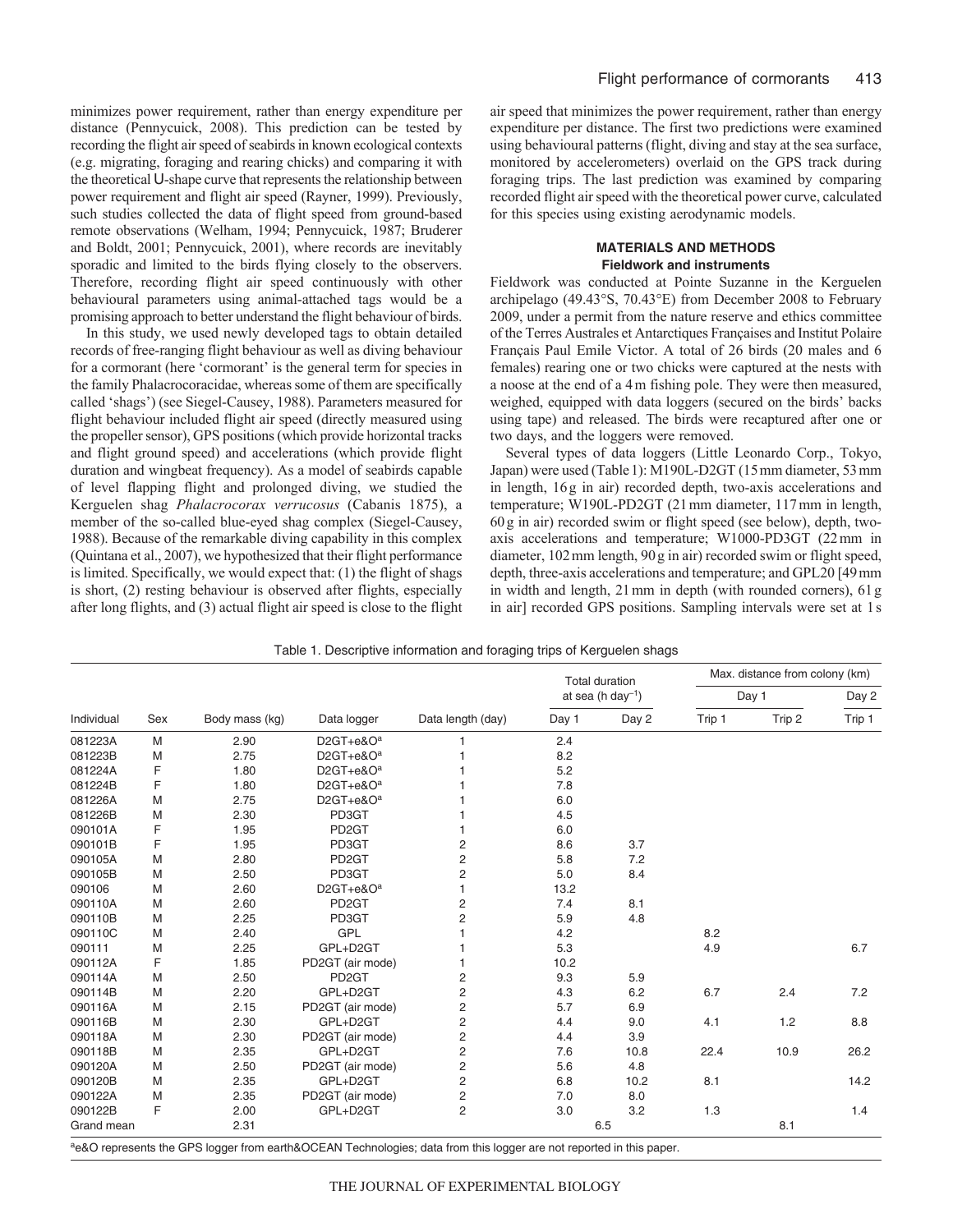

surface and flight of Kerguelen shags, shown by propeller rotation, depth and dorso-ventral acceleration. Propeller was set (A) in normal mode (bird ID: 090114A; 15 January 2009), where swim speed (but not flight speed) was recorded, and (B) in air mode (bird ID: 090120A; 20 January 2009), where flight speed (but not swim speed) was recorded.

for depth, temperature and GPS positions, 1/32 or 1/64s for accelerations, and 1, 1/4 or 1/8s for speed. All loggers had enough memories to record for the full deployment periods. GPS loggers [MiniGPSlog, 47mm in length, 32mm in width, 19mm in depth (with rounded corners), 25g in air; earth&OCEAN Technologies, Kiel, Germany] were deployed with the D2GT data loggers for some birds (Table1); data from these loggers are not reported in this paper.

Data loggers in this study weighed 2.8% of the birds' body mass on average, which is relatively large and could potentially impact their flight and diving behaviour. Although we could not fully examine possible negative effects, the occasional regurgitations of the study birds during the data logger removal, and our unpublished observations with camera loggers (80g), showed that the birds were successfully foraging. No birds equipped with data loggers abandoned their nests. Moreover, the relationship between dive depth and duration observed in this study (data not shown) closely resembled that reported previously with smaller data loggers (30g) for the same species (Cook et al., 2008). Therefore, we assumed that the behaviour of study birds was not substantially altered, although further miniaturization of loggers is clearly needed in the future.

#### **Flight air speed**

The PD2GT and PD3GT data loggers have a propeller as the speed sensor. The shaft of the propeller has a magnet on the other side, so that the rotation of the propeller is detected as the magnetic signal. Normally, the propeller rotates well in the water when the animal is swimming, but not in the air when the animal is flying ('normal mode'; Fig.1A). However, by adjusting the tightness of the nut on the propeller, it can be modified so that it works well in the air but not in the water (Fig.1B). In this 'air mode', the propeller idles relative to the shaft (therefore the rotation value is not recorded) when speed is low, whereas it rotates with the shaft as in normal mode when speed is high. Introducing the idle phase prompts the start of the propeller rotation, making it possible to record relative air speed during flight. The propeller loggers were set in normal mode for eight birds and in air mode for five birds (Table1). In the case of one bird (ID: 090122B), air mode was accidentally switched to normal mode while the bird was at the nest (presumably by the pecks of the bird), resulting in air mode on the first day and normal mode on the second day.

Calibration experiments were made using the wind tunnels of Meisei University and Kogakuin University, Tokyo, Japan. The propeller loggers in air mode were set in front of the tunnel, and air speed was increased from  $3 \text{ to } 24 \text{ m s}^{-1}$  with an increment of  $3 \text{ ms}^{-1}$ . At  $3 \text{ ms}^{-1}$ , the propeller did not rotate continuously. At  $24 \text{ m s}^{-1}$ , it rotated continuously, but the rotation values recorded were very low, indicating that it idled relative to the shaft. At the medium range of  $6-21 \text{ m s}^{-1}$ , the propeller rotation was correctly recorded and stable within  $\pm 3$  revs<sup>-1</sup> ( $\pm 0.2$  m s<sup>-1</sup>) around the mean value at each speed, except for infrequent instantaneous drops by  $\sim$ 20 rev s<sup>-1</sup> (1.5 m s<sup>-1</sup>) at the speed of 21 m s<sup>-1</sup>. At this range, the mean propeller rotation  $(Y, \text{rev } s^{-1})$  increased with air speed  $(X, \text{ms}^{-1})$ highly linearly as:

$$
Y = 13.3X - 63.6 \ (N=6, R^2>0.999). \tag{1}
$$

Using this equation, the rotation value recorded during flight was converted into flight air speed.

Moreover, the effect of off-axis flow was examined with the tunnel at an air speed of  $12 \text{ m s}^{-1}$  (close to the flight speed of shags; see Results) by setting the logger at an angle of 0 (head wind) to 90deg (side wind) from the wind direction, with an increment of 10deg. The propeller rotation decreased with the angle, and stopped at 80 and 90deg. From 0–40deg, the propeller rotation recorded at each angle agreed well (within  $7 \text{ rev s}^{-1}$ , or  $0.5 \text{ m s}^{-1}$ ) with the value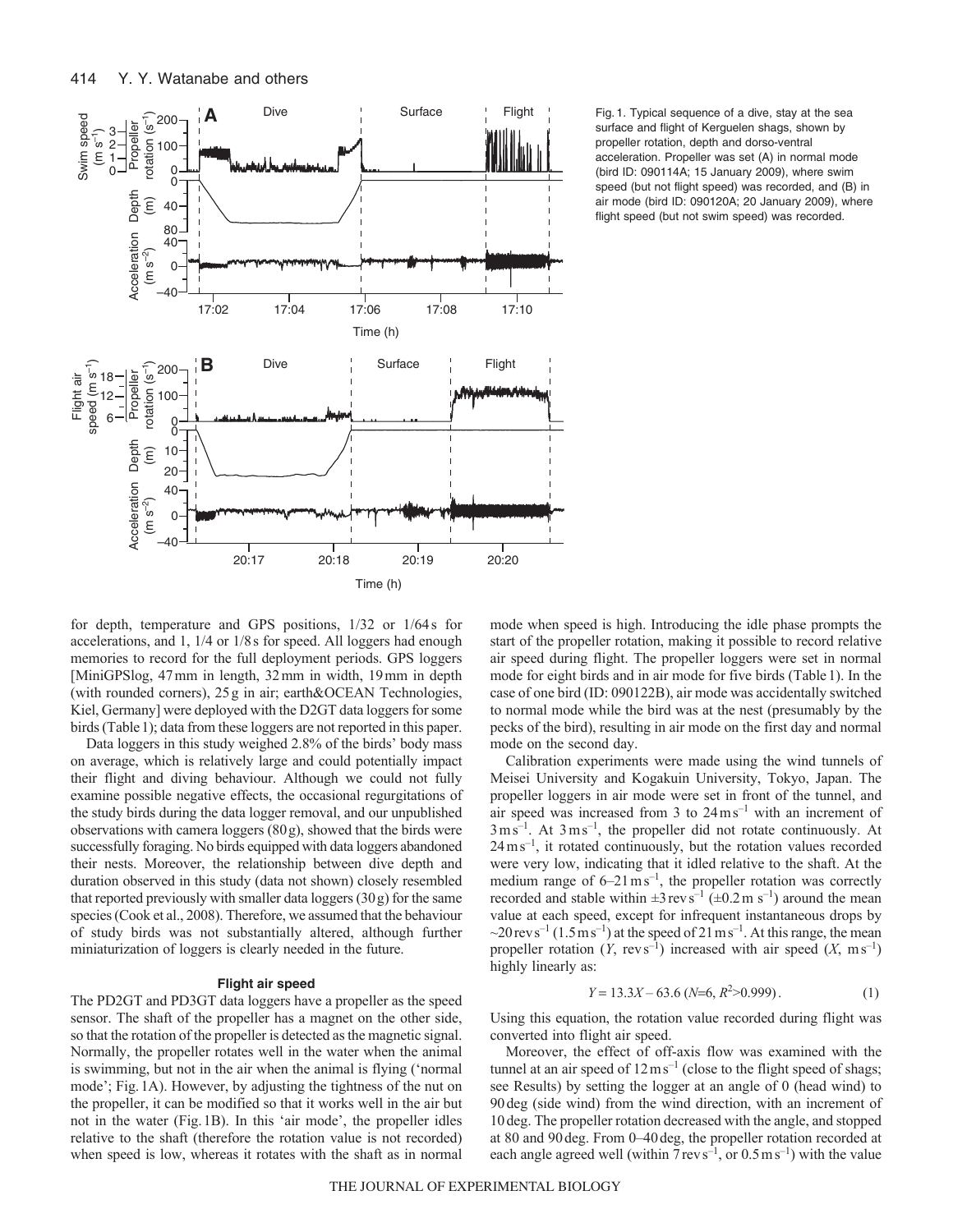predicted from the component of the air speed vector along the propeller logger axis [i.e.  $12 \text{ ms}^{-1} \times \text{cos}(\text{angle})$ ] and Eqn 1. This indicates that, if birds experience off-axis flow during forward flight, the propeller logger records the component of the total flow vector along the flying direction.

#### **Wing morphology**

Estimating the flight power curve of birds (see below) requires morphological information, including wingspan (i.e. distance from one wing tip to the other, with wings at full stretch) and wing area (i.e. area of both wings including the part of the body between the wings, projected on a flat surface). Therefore, in addition to the behavioural study, we captured 24 shags (12 males and 12 females) and traced their wings on a paper, before releasing them. A digital picture of the wing trace was taken with a reference square of known area, and the pixels of the wing trace and of the square were counted using IGOR Pro (WaveMetrics Inc., Lake Oswego, OR, USA) to calculate wing area. The mean values were used to estimate the flight power curve of Kerguelen shags (Table2). Aspect ratio (dimensionless) was calculated as wingspan (m) squared divided by wing area  $(m^2)$ . Wing loading  $(Nm^{-2})$  was calculated as body weight [i.e. body mass (kg) $\times$ **g** (9.8ms<sup>-2</sup>)] divided by wing area (m<sup>2</sup>).

## **Flight power curve**

To interpret the measured flight air speed, the theoretical U-shaped curve that represents relationship between the mechanical power requirement and flight speed is useful (Tobalske, 2007; Pennycuick, 2008). It indicates the two characteristic speeds: minimum power speed ( $V_{\text{mp}}$ , the speed at which the power requirement is minimum) and the maximum range speed ( $V<sub>mr</sub>$ , the speed at which the distance flown with a given energy is maximum).  $V_{\text{mr}}$  is equivalent to the speed that minimizes energy expenditure per distance travelled. The Pennycuick and Norberg models (Pennycuick, 2008; Norberg, 1990) are widely used to estimate the power curve, with different assumptions for the profile power (see below). Because any existing aerodynamic models have uncertainties that can cause biased results (Rayner, 1999), we used both models and compared the results.

In both models, the total mechanical power for flight (*P*, W) can be expressed as:

$$
P = P_{\text{ind}} + P_{\text{par}} + P_{\text{pro}}\,,\tag{2}
$$

where  $P_{\text{ind}}$  is the induced power (i.e. the power needed to impart downward momentum of the air at a sufficient rate to support body weight),  $P_{\text{par}}$  is the parasite power (i.e. the power needed to overcome the drag of the body, excluding the wings) and  $P_{\text{pro}}$  is the profile power (i.e. the power needed to overcome the drag of the wings).  $P_{\text{ind}}$  is calculated as:

$$
P_{\text{ind}} = 2km^2 g^2 / V \pi B^2 \rho, \qquad (3)
$$

where  $k$  is the induced power factor (dimensionless),  $m$  is the body mass (kg),  $g$  is the acceleration due to gravity (9.8 m s<sup>-2</sup>),  $V$  is the

Table 2. Wing morphology of Kerguelen shags

|                                                                      | Male $(N=12)$   |  | Female $(N=12)$  |  | $P^a$    |
|----------------------------------------------------------------------|-----------------|--|------------------|--|----------|
| Body mass (kg)                                                       | $2.5+0.2$       |  | $2.2+0.1$        |  | < 0.001  |
| Wing span (m)                                                        | $1.21 \pm 0.04$ |  | $1.15 \pm 0.03$  |  | < 0.0001 |
| Wing area $(m^2)$                                                    | $0.19 + 0.01$   |  | $0.17+0.01$      |  | < 0.0005 |
| Aspect ratio                                                         | $7.7 \pm 0.4$   |  | $7.6 \pm 0.3$    |  | 0.61     |
| Wing loading (N $\rm m^{-2}$ )                                       | 127±12          |  | 0.81<br>$126+10$ |  |          |
| Data are means $\pm$ s.d.<br><sup>a</sup> A <i>t</i> -test was used. |                 |  |                  |  |          |

flight air speed (ms<sup>-1</sup>), *B* is the wingspan (m) and  $\rho$  is the air density (kg m<sup>-3</sup>).  $P_{\text{par}}$  is calculated as:

$$
P_{\text{par}} = 0.5 \rho S_b C_d V^3, \qquad (4)
$$

where  $S_b$  is the frontal area of the body  $(m^2)$  and  $C_d$  is the drag coefficient based on frontal area (dimensionless). In the Pennycuick model (Pennycuick, 2008),  $P_{\text{pro}}$  is assumed to be independent of *V* for the range of *V* that birds normally use, for the following reason. *P*pro depends on the airflow over the wings, which can be divided into two components: the airflow due to the forward movements of the bird and that due to flapping motion. Although the first component increases with *V*, the second component decreases with *V* due to decreased flapping frequency and amplitude, resulting in the total airflow that is approximately independent of  $V$ .  $P_{\text{pro}}$  in the Pennycuick model (Pennycuick, 2008) is calculated as:

$$
P_{\rm pro} = (4km^2g^2 / 3\pi B^2 \rho^2 S_b C_d)^{1/4} C_{\rm pro} S_w / B^2, \tag{5}
$$

where  $C_{\text{pro}}$  is the profile power coefficient (dimensionless) and  $S_{\text{w}}$ is the wing area  $(m^2)$ . In the Norberg model (Norberg, 1990),  $P_{\text{pro}}$ is assumed to depend on *V*, and is calculated as:

$$
P_{\rm pro} = 0.5 \rho S_{\rm w} C'_{\rm pro} V^3, \qquad (6)
$$

where  $C'_{\text{pro}}$  is the profile power coefficient for this model (dimensionless). *P* was then converted into the total metabolic power of the bird (*M*, W) as:

$$
M = R(P / \varepsilon + M_{\rm B}),\tag{7}
$$

where  $R$  is the respiration factor (dimensionless),  $\varepsilon$  is the efficiency to convert the mechanical power for flight into the metabolic power for flight (dimensionless) and  $M<sub>B</sub>$  is the basal metabolic rate (W) (Pennycuick, 2008).  $M_B$  was estimated using the allometric equation specific to seabirds (Ellis and Gabrielsen, 2002):

$$
M_{\rm B} = 5.43m^{0.72}.\tag{8}
$$

For each model,  $V_{\text{mp}}$  and  $V_{\text{mr}}$  were calculated as the *V* that minimizes *M* and *M*/*V* (which represents metabolic energy expenditure per distance travelled), respectively. In fact, converting *P* into *M* is not necessary to obtain *V*mp, because *P* and *M* are minimized at the same *V*, as long as *R*,  $\varepsilon$  and  $M_B$  are independent of *V* (see Eqn 7). The parameters were set as follows:  $k=1.2$ (Pennycuick, 2008),  $m=2.4$  (the measured body mass + the mass of the propeller logger),  $B=1.18$  (measured),  $\rho=1.26$ ,  $S=0.0149$  (the frontal area of birds calculated from girth measurements + the frontal area of the propeller logger),  $S_w=0.18$  (measured),  $C_{\text{pro}}=8.4$ (Pennycuick, 2008),  $C<sub>pro</sub>=0.02$  (Rayner, 1979), *R*=1.1 (Pennycuick, 2008) and  $\varepsilon$ =0.23 (Pennycuick, 2008).  $C_d$  is among the most influential parameters and is notoriously difficult to measure (Hedenstrom and Liechti, 2001; Pennycuick, 2008). We used the *C*<sup>d</sup> value measured from captive cormorants gliding in the water  $(0.28)$  (Ribak et al., 2005). Our application of  $C_d$  measured in water to flight in air is justified by the fact that the Reynolds numbers of the shag's body were similar between flight  $(5.4 \times 10^5)$  and swimming  $(6.4 \times 10^5)$  in this study. In other words, flight and swimming were dynamically similar (Alexander, 2003) with respect to the flow pattern around the body, despite the difference in media.

An underlying assumption of these aerodynamic models is that birds are in level steady flight, without changes in potential or kinetic energy. Visual observations suggest that this assumption is generally met (see supplementary material Movie 1); however, shags do sometimes descend or ascend during flight. We therefore examined the sensitivity of  $V_{\text{mp}}$  and  $V_{\text{mr}}$  to the change of flight angle. In descending and ascending flight, the total mechanical power (*P*,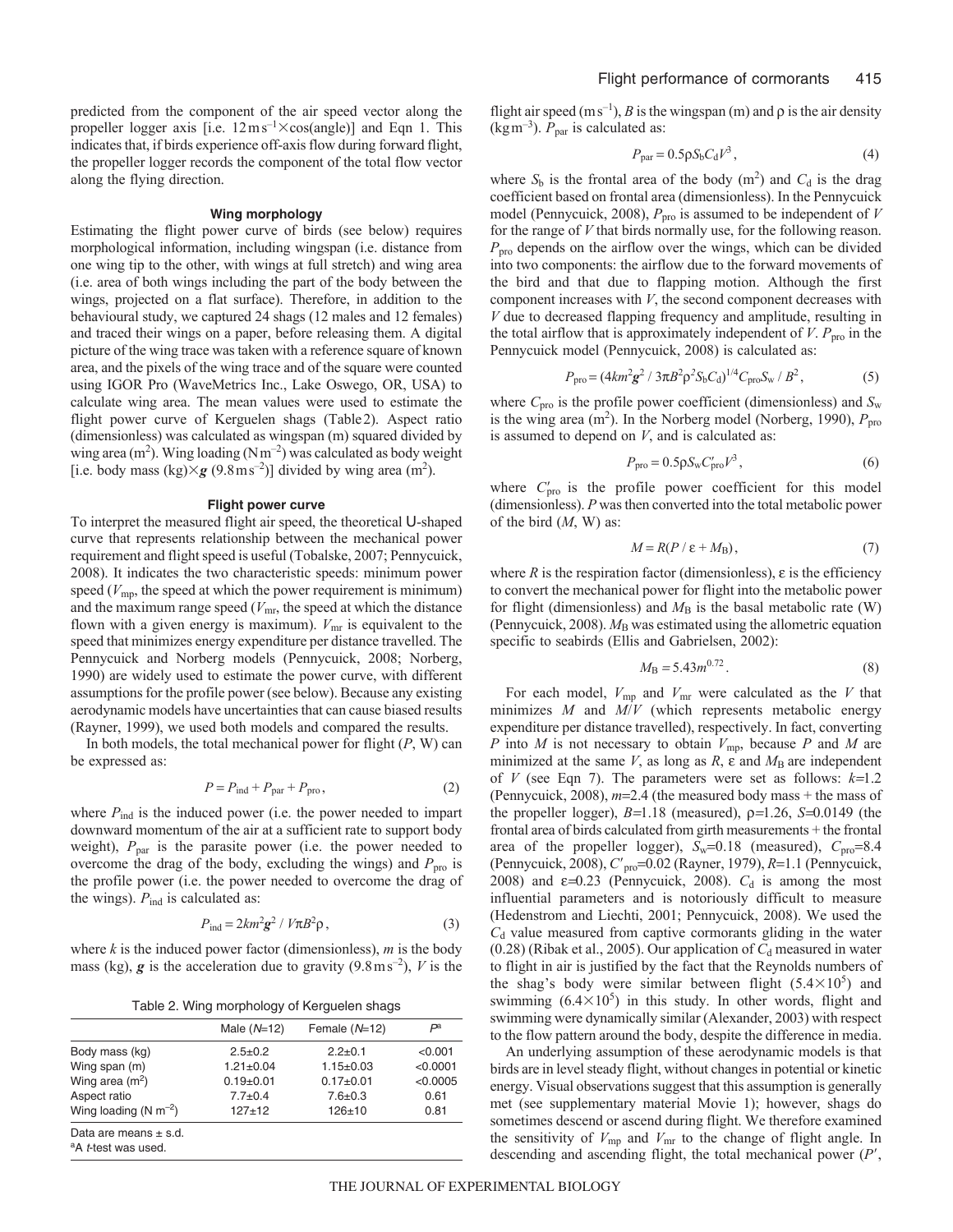W) could be estimated by adding the rate of change in potential energy ( $P_{PE}$ , W) to the right side of the Eqn 2 (Berg and Biewener, 2008) as:

$$
P'=P_{\text{ind}}+P_{\text{par}}+P_{\text{pro}}+P_{\text{PE}}.\tag{9}
$$

*P*<sub>PE</sub> can be expressed as:

$$
P_{\rm PE} = mgV \sin\theta \,, \tag{10}
$$

where  $\theta$  is the flight angle relative to the horizontal (deg), with positive values indicating ascent and negative descent. Replacing *P* in Eqn 7 with *P'* allowed us to estimate  $V_{mp}$  and  $V_{mr}$  in ascending and descending flight. For example, by changing  $\theta$  from 0 (level flight) to 5 deg (slightly ascending flight),  $V_{\text{mp}}$  decreased by 3.8 and  $2.6 \text{ m s}^{-1}$  in the Pennycuick and Norberg models (Pennycuick, 2008; Norberg, 1990), respectively. By changing  $\theta$  from 0 (level flight) to  $-5$  deg (slightly descending flight),  $V_{mp}$  increased by 5.4 and 3.4ms–1 in the Pennycuick and Norberg models (Pennycuick, 2008; Norberg, 1990), respectively. These calculations show that the estimate for  $V_{\text{mp}}$  is indeed sensitive to the change of flight angle. By contrast,  $V_{\text{mr}}$  was not affected by  $\theta$  in either model. (This can be explained mathematically. Equating the first derivative of *M*/*V* with respect to *V* to zero gives  $V_{\text{mr}}$ . The term  $\theta$  is eliminated during the process.) In this study, the estimated  $V_{\text{mp}}$  and  $V_{\text{mr}}$ , assuming level steady flight, were compared only with the mean flight air speed of relatively long flights (>30s), where the effect of unsteady flight condition (takeoff, landing and possible occasional descent or ascent in the middle of flight) is expected to be small.

#### **Behavioural data analysis**

We used IGOR Pro with the package Ethographer (Sakamoto et al., 2009) to analyse the behavioural data. On the basis of acceleration and depth data, behaviour was categorized into diving, flight, stay at the sea surface and stay on land. Diving was defined as periods with depth  $>1$  m, and flight was detected by high-frequency and high-amplitude fluctuation of dorso-ventral acceleration (Fig. 1). To distinguish between stay at the sea surface and stay on land, we used pitch angle, which is close to horizontal at the sea surface and upright on land. Pitch angle was calculated from low-frequency signals of longitudinal acceleration, and the values recorded just before the release of the birds was corrected to the horizontal level, because we kept the birds horizontally for  $\sim$ 10s before releasing. The dominant wingbeat frequency during flights was calculated for each individual, as the peak frequency in the power spectral density analysis of the dorso-ventral accelerations (Sato et al., 2007). The propeller rotation values recorded during swimming were converted into actual swim speed (ms–1), based on an *in situ* calibration method using depth change and pitch angle (Sato et al., 2003). GPS positions were converted into UTM coordinates using Ethographer, allowing us to calculate the distance between the positions (and hence flight ground speed), accounting for the fact that the Earth's surface is not flat. As for mean air speed, the mean ground speed was calculated only for relatively long flights  $(>=30 \text{ s})$ , so that the effect of unsteady flight condition could be minimized.

To test the relationships between the behavioural parameters, we used generalized linear mixed models (GLMM) with individuals as a random effect, using the software R and the package lme4 (The R Project for Statistical Computing, http://www.r-project.org/). The most parsimonious model was selected on the basis of Akaike's information criterion, and a chi-square test was used to determine the effect of term in the selected model. Statistical significance was set at  $P<0.05$ . Means ( $\pm$ s.d.) are reported.



Fig. 2. Frequency distribution of flight duration for male (16 birds pooled) and female (nine birds pooled) Kerguelen shags.

#### **RESULTS**

All instrumented birds made foraging trips every day, and parameters for flights and diving were recorded (Tables1, 3 and 4). Acceleration records from 25 birds showed that flights were short, with a grand mean of 104s (max. 1098s) for males and 51s (max. 534s) for females. Males flew for significantly longer durations than females (GLMM,  $\chi^2$ =5.2, *P*<0.05, *N*=741). The frequency distribution of flight duration had a peak at 0–30s with a long tail for both males and females (Fig.2). Flight air speed was recorded for a total of 61 flights  $($ >30s) for five birds (grand mean 12.7 ms<sup>-1</sup>; Table 3, Fig. 3), excluding some flights where the propeller stopped temporarily. Flight ground speed was recorded for a total of 160 flights (>30s) for six birds (grand mean  $13.0 \text{ m s}^{-1}$ ; Table 3). The mean value was similar between air and ground speed, but ground speed was much more variable than air speed, as shown by a higher standard deviation. Diving behaviour was recorded for 25 birds, with a grand mean dive depth of 27.7m (max. 94.2m) for males and 10.4m (max. 26.0m) for females, and



Fig. 3. Mechanical power curve for the flapping flight of Kerguelen shags, based on the Pennycuick model (solid line) and the Norberg model (dotted line) (Pennycuick, 2008; Norber, 1990). Minimum power speed (triangles) and maximum range speed (stars) are shown for each model. Grey bars behind the curves represent the frequency distribution of air speed during flights (>30 s) measured by propeller loggers (five birds pooled).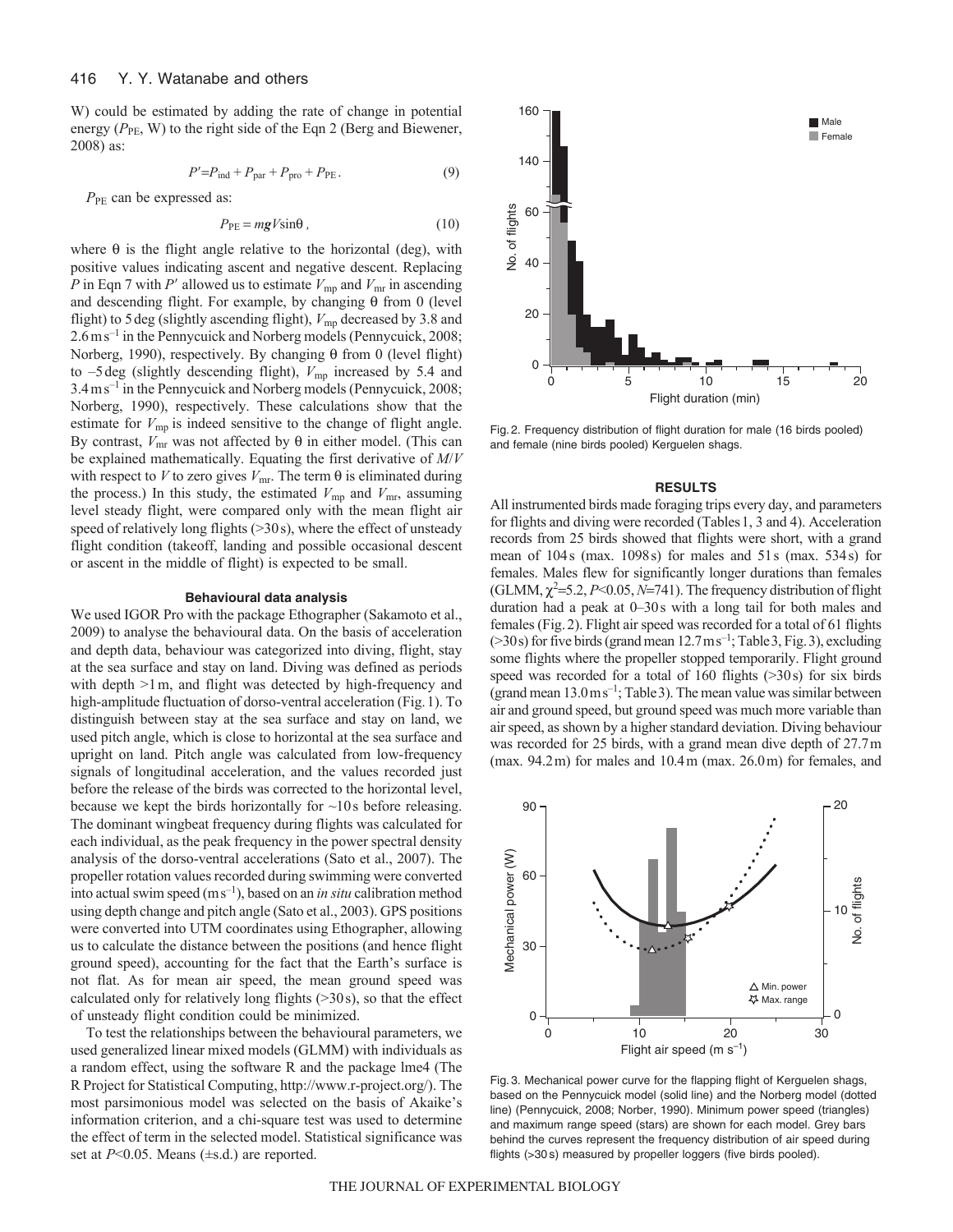| Flight duration (s) |               |           |                        |                           |                         |       | Total flight duration (s $\text{day}^{-1}$ ) |
|---------------------|---------------|-----------|------------------------|---------------------------|-------------------------|-------|----------------------------------------------|
| Individual          | Mean          | Max.      | Air speed $(m s^{-1})$ | Ground speed $(m s^{-1})$ | Wingbeat frequency (Hz) | Day 1 | Day 2                                        |
| 081223A             | 126±165       | 511(8)    |                        |                           | 6.1                     | 1005  |                                              |
| 081223B             | 169±136       | 372 (12)  |                        |                           | 5.6                     | 2025  |                                              |
| 081224A             | $52 + 31$     | 111 (16)  |                        |                           | 6.3                     | 834   |                                              |
| 081224B             | $48 + 40$     | 131 (15)  |                        |                           | 5.6                     | 721   |                                              |
| 081226A             | $100 + 77$    | 311(19)   |                        |                           | 5.7                     | 1900  |                                              |
| 081226B             | $63 + 57$     | 229(18)   |                        |                           | 6.0                     | 1131  |                                              |
| 090101A             | $91 \pm 122$  | 534 (15)  |                        |                           | 5.9                     | 1367  |                                              |
| 090101B             | $19 + 16$     | 105 (104) |                        |                           | 6.0                     | 1489  | 507                                          |
| 090105A             | 266±282       | 1098 (18) |                        |                           | 5.8                     | 2553  | 2230                                         |
| 090105B             | $104 \pm 114$ | 383 (31)  |                        |                           | 5.8                     | 2105  | 1123                                         |
| 090106              | $61 + 80$     | 310(16)   |                        |                           | 5.8                     | 977   |                                              |
| 090110A             | $167 + 151$   | 608 (28)  |                        |                           | $6.2\,$                 | 2313  | 2365                                         |
| 090110B             | 78±55         | 190 (10)  |                        |                           | 6.2                     | 386   | 396                                          |
| 090110C             |               |           |                        |                           |                         |       |                                              |
| 090111              | $31 + 22$     | 112 (23)  |                        | $12.8 \pm 5.6(9)$         | 6.0                     | 718   |                                              |
| 090112A             | $59 + 43$     | 214(25)   | $11.7 \pm 0.7$ (19)    |                           | 6.2                     | 1478  |                                              |
| 090114A             | 68±130        | 811 (42)  |                        |                           | 6.1                     | 1335  | 1515                                         |
| 090114B             | $123 + 106$   | 389 (22)  |                        | $14.6 \pm 5.2$ (21)       | 6.0                     | 1429  | 1272                                         |
| 090116A             | $48 + 38$     | 200(41)   | $10.9 \pm 0.7$ (12)    |                           | 5.8                     | 1067  | 887                                          |
| 090116B             | $94 + 107$    | 476 (16)  |                        | $14.7 \pm 3.0$ (17)       | 6.2                     | 609   | 900                                          |
| 090118A             | 66±76         | 273 (26)  | $13.6 \pm 0.8$ (8)     |                           | 5.7                     | 913   | 794                                          |
| 090118B             | $122 + 150$   | 788 (74)  |                        | $11.0 \pm 3.5$ (55)       | 5.8                     | 4425  | 4619                                         |
| 090120A             | $55 + 50$     | 220 (40)  | $13.7 \pm 0.9$ (10)    |                           | 6.1                     | 1155  | 1048                                         |
| 090120B             | $97+102$      | 352 (36)  |                        | $12.2 \pm 5.5$ (27)       | 5.9                     | 1708  | 1776                                         |
| 090122A             | $147 + 191$   | 837 (44)  | $13.7 \pm 0.3$ (12)    |                           | 5.8                     | 3789  | 2673                                         |
| 090122B             | $37+24$       | 142 (42)  |                        | $12.5 \pm 4.0$ (31)       | 6.1                     | 558   | 1013                                         |
| Grand mean          | 92            | 388       | 12.7                   | 13.0                      | 5.9                     |       | 1465                                         |

Table 3. Flight behaviour of Kerguelen shags

Data are means ± s.d. Numbers in parentheses indicate sample size.

Air and ground speeds were calculated only for relatively long flights (>30 s).

a grand mean dive duration of 110s (max. 306s) for males and 53s (max. 154s) for females (Table 4). Males dived significantly deeper (GLMM,  $\chi^2$ =7.5, *P*<0.01, *N*=4084) and for longer durations (GLMM,  $\chi^2$ =7.9, *P*<0.005, *N*=4084) than females.

GPS position, depth and acceleration were simultaneously recorded for six birds, providing the tracks of foraging trips and the records of diving behaviour. Dive depths were generally consistent with the local sea depth, although some dives were much shallower (Fig.4). Each trip consisted of the periods of flight, stay at the sea surface and diving (Fig.5), with the maximum distance from the colony ranging from 1.4 to 26.2km (Table1). Flights were not always followed by diving interrupted by a surface period, but were often followed by another flight interrupted by a surface period. This flight–surfacing–flight sequence was observed even when the birds were heading directly back to the colony (Fig.5). Based on the acceleration data from 25 birds, 206 of 695 flights (29%) were followed by another flight rather than diving interrupted by a surface period. In these flight–surfacing– flight sequences, the duration of the first flight was positively related to the subsequent surface duration (GLMM,  $\chi^2$ =21.0, *P*<0.0001; Fig.6).

According to the Pennycuick model (Pennycuick, 2008), the values of  $V_{\text{mp}}$  and  $V_{\text{mr}}$  of Kerguelen shags were 13.2 and 19.8 m s<sup>-1</sup>, with the mechanical power required equal to 39 and 47W, respectively. The observed speeds agreed well with  $V_{\text{mp}}$ , and were much lower than  $V<sub>mr</sub>$  (Fig. 3). According to the Norberg model (Norberg, 1990), the values of  $V_{\text{mp}}$  and  $V_{\text{mr}}$  were 11.3 and 15.2 m s<sup>-1</sup>, with the mechanical power required equal to 28 and 33W, respectively. The observed speeds agreed better with  $V_{\text{mp}}$  than with *V*mr, although the difference was less clear than in the Pennycuick model (Pennycuick, 2008).

# **DISCUSSION Direct measurement of flight air speed**

The power requirement for flapping flight is high and is directly affected by air speed (Norberg, 1990; Pennycuick, 2008). Therefore, recording flight air speed is important not only in biomechanics but also in the ecology of flying animals (Hedenstrom and Alerstam, 1995). We provided, to our knowledge, the first direct measurement



Fig. 4. GPS tracks of six Kerguelen shags, with the location and depth of dives (colour circles) overlaid on the bathymetric map. The star indicates the location of the colony.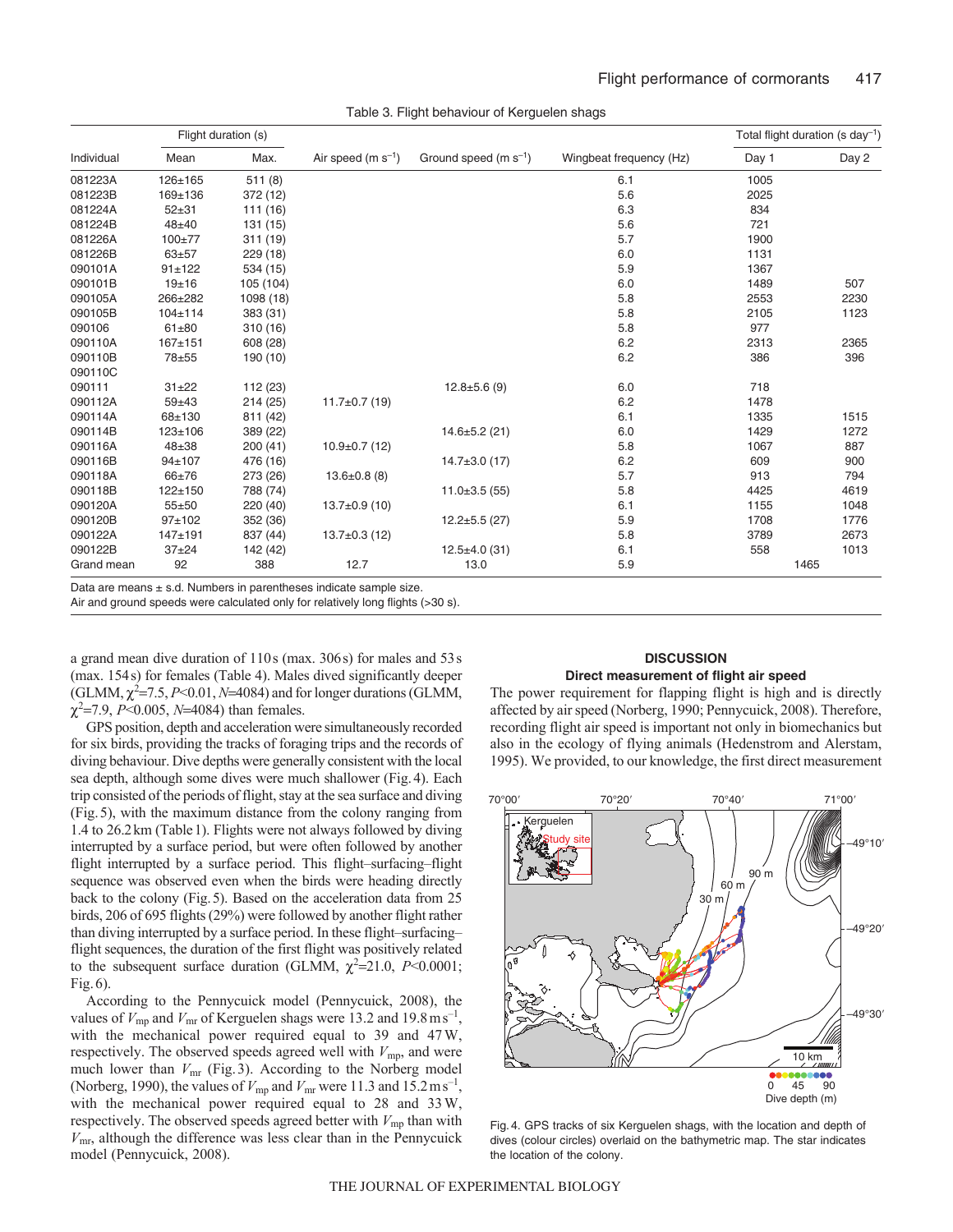

Fig. 5. (A)GPS track of a foraging trip made by a Kerguelen shag (bird ID: 090120B), with behavioural categories including flight (pink), stay at the sea surface (grey), and diving (blue). The star indicates the location of the colony. (B)Time-series data (distance from the colony, depth and dorsoventral acceleration) on the way back to the colony, including the last deep dive (the part of the GPS track shown by the dashed line in A). Note that the bird stayed at the surface without diving between flights, which is suggestive of resting. Colour codes are as in A.

of flight air speed in wild birds. According to the calibration experiments using the wind tunnel, the range of air speed that can be measured with our propeller loggers was between 6 and  $21 \text{ m s}^{-1}$ , which covers the normal speed of most flying birds (Welham, 1994; Bruderer and Boldt, 2001; Alerstam et al., 2007). Although we have no independent data to validate the field measurement of flight air speed, similar mean values of air and ground speed during flights suggest that our measurement is reasonable. This is because the shags made return foraging trips from the colony (see Fig.5), and hence the effect of wind (which is shown by the difference between air and ground speed) during the trips is expected to sum to zero.

Our method using propeller loggers has several advantages over conventional ground-based methods, in which flight speed relative to the ground is measured using stopwatches (Elliott and Gaston, 2005), radar (Alerstam et al., 2007), theodolites (Pennycuick, 2008) or hydrophone arrays, e.g. in bats (Grodzinski et al., 2009), and then wind speed is subtracted to obtain air speed. First, our method does not require information on the speed and direction of the wind experienced by the animals, which is difficult to measure. Second, it does not require the animals to fly closely to the observers, and hence air speed can be recorded continuously for long periods. Third, our propeller loggers provide data on several behavioural parameters,



Fig. 6. Relationship between flight duration and the subsequent surface duration of the flight–surfacing–flight sequences during foraging trips in 25 Kerguelen shags. Different symbol–colour combinations represent different individuals.

such as acceleration, in addition to flight air speed. However, the size of the propeller logger  $(60g)$  is currently limiting its application to relatively large birds. Nevertheless, this method has a great potential in the studies of flying animals.

#### **Flight and diving capability**

According to the Pennycuick model (Pennycuick, 2008), the minimum mechanical power required for flight (i.e. the power at *V*mp) was 39W in Kerguelen shags. Independently, the maximum aerobically sustainable mechanical power available for flight in a 2.3kg shag can be estimated to be 39W, by assuming that the bird has flight muscles equal to 17% body mass (Bishop and Butler, 1995) and that 1kg of flight muscle generates the maximum mechanical power of 100W (Marden, 1994). Similar estimates of the power required (39W) and the power available (39W) suggest that the flight of Kerguelen shags is near the limit of aerobic metabolism. According to the Norberg model (Norberg, 1990), the minimum mechanical power required is 28W, which is less than the estimate for the mechanical power available (39W), suggesting that shags have enough aerobic power to fly at least at *V*mp. Nevertheless, their flight speed is predicted to be limited to  $\leq$ 17.3 ms<sup>-1</sup>, above which the power required exceeds the power available. Overall, these analyses suggest that Kerguelen shags do not have a large margin of power available relative to the power required during flight, and that their flight capabilities are physiologically limited. These analyses might be an oversimplification, because: (1) there are inevitable uncertainties in the aerodynamic models (Rayner, 1999), and (2) the mass-specific mechanical power of flight muscles might change depending on several factors, including wing kinematics, flight speed, body size (Tobalske, 2007) and the composition of muscle fibres (Bishop, 2005). However, as shown below, our empirical data on the freeranging flight behaviour support the suggestion.

Flight duration was only 92s on average, which means that shags flew only ~1km during each flight at a mean ground speed of  $13 \text{ ms}^{-1}$ . The sum of flight durations in a day was only 0.4h on average, which is similar to the value of the common eider *Somateria mollissima* (0.2hd–1) (Pelletier et al., 2008), a large sea duck that is presumably at the limit of flight capability (Guillemette and Ouellet, 2005). Most birds fly for a longer daily duration, with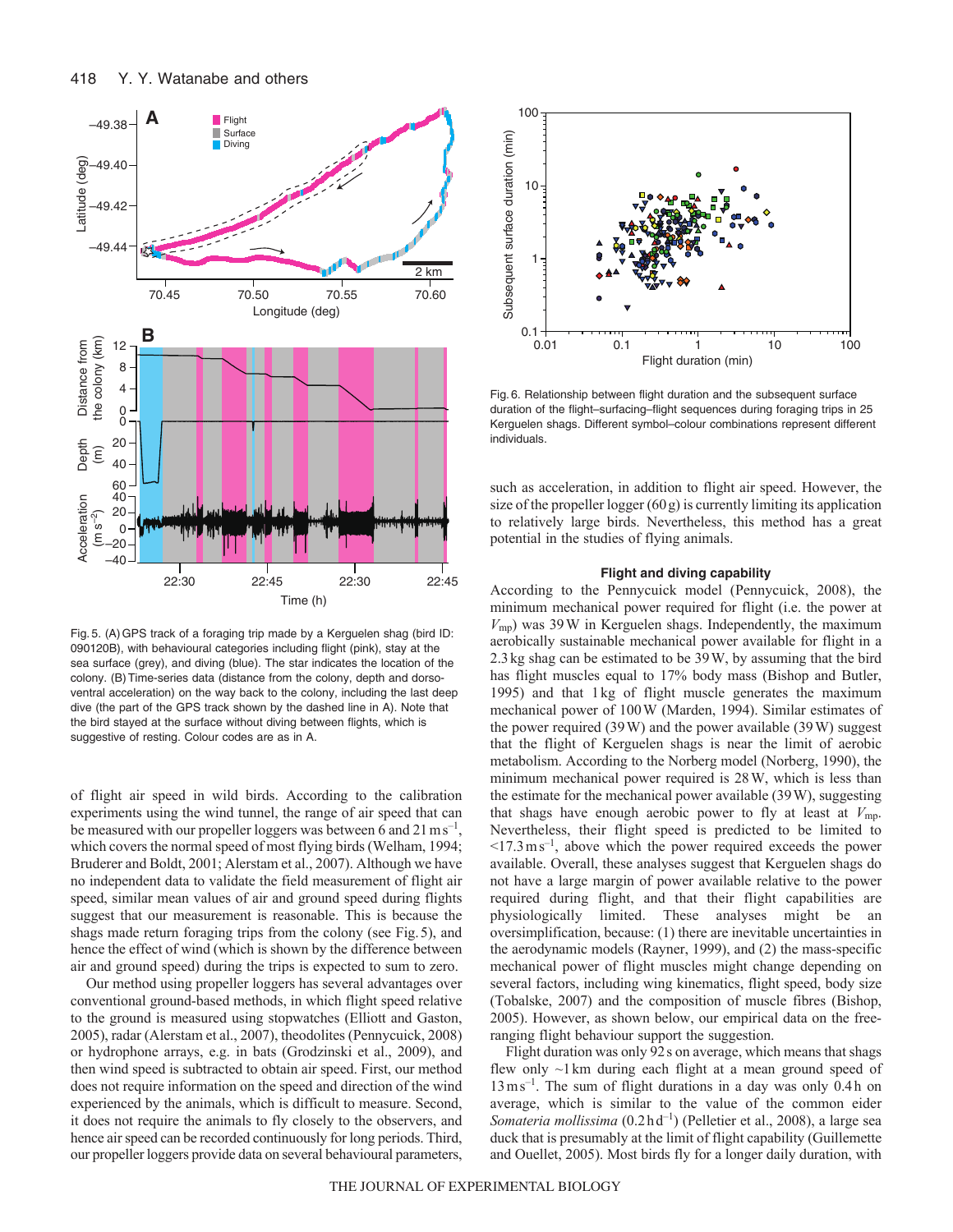|  | Table 4. Diving behaviour of Kerguelen shags |  |
|--|----------------------------------------------|--|
|  |                                              |  |

| Individual | Dive depth (m)  |                                                                        | Dive duration (s) |           |                      | Swim speed (m $s^{-1}$ ) | Total dive duration (s day <sup>-1</sup> ) |       |
|------------|-----------------|------------------------------------------------------------------------|-------------------|-----------|----------------------|--------------------------|--------------------------------------------|-------|
|            | Mean            | Max.                                                                   | Mean              | Max.      | Descent              | Ascent                   | Day 1                                      | Day 2 |
| 081223A    | $32.5 \pm 23.9$ | 58.4 (19)                                                              | $116 + 88$        | 215(19)   |                      |                          | 2201                                       |       |
| 081223B    | $27.6 \pm 21.7$ | 76.7 (104)                                                             | $89 + 69$         | 270 (104) |                      |                          | 9254                                       |       |
| 081224A    | $1.9 + 0.9$     | 5.0(331)                                                               | $27 + 7$          | 45 (331)  |                      |                          | 8811                                       |       |
| 081224B    | $17.8 + 4.8$    | 23.9 (142)                                                             | $90+30$           | 154 (142) |                      |                          | 12855                                      |       |
| 081226A    | $31.8 + 10.9$   | 41.4 (57)                                                              | $135 + 50$        | 208(57)   |                      |                          | 7680                                       |       |
| 081226B    | $11.9 + 9.2$    | 25.0(95)                                                               | $64 + 50$         | 145 (95)  | $1.48 \pm 0.03$ (42) | $1.56 \pm 0.06$ (42)     | 6096                                       |       |
| 090101A    | $16.7 \pm 3.8$  | 23.9 (180)                                                             | $66 + 18$         | 111 (180) | $1.35 \pm 0.11$ (32) | $1.56 \pm 0.18$ (32)     | 11848                                      |       |
| 090101B    | $2.0 + 1.0$     | 8.0(625)                                                               | $14\pm8$          | 44 (625)  |                      |                          | 7047                                       | 1416  |
| 090105A    | 48.7±20.5       | 79.8 (58)                                                              | $171 + 73$        | 261 (58)  | $1.54 \pm 0.24$ (47) | $1.64 \pm 0.18(47)$      | 4601                                       | 5334  |
| 090105B    | $26.3 \pm 27.7$ | 74.0 (124)                                                             | $95 + 89$         | 256 (124) | $1.49\pm0.08(40)$    | $1.51 \pm 0.13$ (40)     | 5313                                       | 6459  |
| 090106     | $14.4 \pm 27.8$ | 94.2 (184)                                                             | $51 + 81$         | 285 (184) |                      |                          | 9403                                       |       |
| 090110A    | $24.2 \pm 12.4$ | 35.3 (166)                                                             | $105 + 55$        | 194 (166) | $1.63 \pm 0.08$ (92) | $1.69 \pm 0.11$ (92)     | 8639                                       | 8810  |
| 090110B    | $16.5 \pm 7.6$  | 24.3 (172)                                                             | $92 + 40$         | 144 (172) | $1.43 \pm 0.06$ (99) | $1.60 \pm 0.10$ (99)     | 8911                                       | 6951  |
| 090110C    |                 |                                                                        |                   |           |                      |                          |                                            |       |
| 090111     | $21.1 \pm 11.4$ | 31.1(65)                                                               | $96 + 50$         | 154 (65)  |                      |                          | 6228                                       |       |
| 090112A    | $13.8 + 8.7$    | 26.0 (179)                                                             | 70±45             | 125 (179) |                      |                          | 12610                                      |       |
| 090114A    | $14.0 \pm 23.0$ | 81.3 (307)                                                             | $57 + 79$         | 286 (307) | $1.52 \pm 0.09$ (45) | $1.67 \pm 0.10$ (45)     | 11495                                      | 5913  |
| 090114B    | $18.7 + 4.8$    | 28.5 (153)                                                             | $92 + 22$         | 148 (153) |                      |                          | 5764                                       | 8382  |
| 090116A    | $18.7 + 4.8$    | 28.3 (193)                                                             | $90 + 29$         | 140 (193) |                      |                          | 8542                                       | 8802  |
| 090116B    | $20.6 \pm 7.1$  | 31.9 (173)                                                             | $113 + 41$        | 187 (173) |                      |                          | 6619                                       | 12934 |
| 090118A    | $23.1 \pm 8.0$  | 29.2 (88)                                                              | $124 + 50$        | 172 (88)  |                      |                          | 6946                                       | 3933  |
| 090118B    | 40.7±37.2       | 91.8 (143)                                                             | $130+113$         | 291 (143) |                      |                          | 6806                                       | 11848 |
| 090120A    | $18.5 + 8.3$    | 29.8 (232)                                                             | 68±36             | 152 (232) |                      |                          | 8947                                       | 6792  |
| 090120B    | $51.3 \pm 28.4$ | 90.8(94)                                                               | $177 + 92$        | 306 (94)  |                      |                          | 7734                                       | 8893  |
| 090122A    | $65.6 \pm 20.5$ | 84.9 (72)                                                              | $234 \pm 64$      | 296 (72)  | $1.56 \pm 0.02$ (33) | $1.52 \pm 0.12$ (33)     | 7718                                       | 9124  |
| 090122B    | $10.3 + 5.5$    | 16.7 (128)                                                             | $51 + 25$         | 95 (128)  |                      |                          | 2902                                       | 3650  |
| Grand mean | 23.5            | 45.6                                                                   | 97                | 187       | 1.50                 | 1.59                     |                                            | 7824  |
|            |                 | Data are means $\pm$ s.d. Numbers in parentheses indicate sample size. |                   |           |                      |                          |                                            |       |

a mean value of  $4.1 h d^{-1}$  (Pelletier et al., 2008), although available information is limited. Note, however, that short flights do not necessarily indicate poor flight capability, because shags may not need to fly longer because of the presence of prey near the colony. According to the simultaneous records of GPS position, depth and acceleration, the shags sometimes stayed at the sea surface without any diving activity between flights, even when they were headed directly back to the colony. In such flight–surfacing–flight sequences, the duration of the first flight was positively related to the subsequent surface duration. These observations suggest that surfacing periods have a function of rest, and that longer flights require longer surfacing periods. This is analogous to the observations of breath-hold diving animals, where longer dives require longer surfacing periods, especially when anaerobic metabolism is incorporated during the dives (Kooyman, 1989). Thus, the short flight durations in the shags are likely due to their physiological limitations, rather than their environment.

Moreover, the measured flight air speeds were close to  $V_{\text{mp}}$  and lower than  $V_{\text{mr}}$ , especially when the Pennycuick model (Pennycuick, 2008) was applied. The Norberg model (Norberg, 1990) produced a steeper flight power curve (where high speed is very expensive) and hence lower  $V<sub>mr</sub>$ . This difference is expected from the different assumption for profile power, which is proportional to speed cubed in the Norberg model (Norberg, 1990) (Eqn 6) and is speedindependent in the Pennycuick model (Pennycuick, 2008) (Eqn 5). Our observation of flight speed close to  $V_{\text{mp}}$  contrasts with optimal flight theories, which predict that birds feeding chicks (as the shags in this study) should fly faster than  $V_{\text{mr}}$  to maximize energy delivered to the chicks (Norberg, 1981; Hedenstrom and Alerstam, 1995). Instead, our observation agrees with the suggestion that shags do not have a large margin of power available relative to the power required during flight. Flight at  $V_{\text{mp}}$  was presumably the practical choice for the shags without relying heavily on anaerobic metabolism, compared with  $V_{\text{mr}}$ , which requires higher power. A similar suggestion was previously made for the European shag *P. aristotelis*, based on the flight speed measured by theodolites (Pennycuick, 1987). Our results may be due to the negative effect of the logger attached; however, note that we included the mass and frontal area of the loggers in the power curve calculation, which means that the device effect was accounted for, although the possible increase in drag coefficient (resulting from the change in the body outline) could not be ruled out. Overall, our behavioural and biomechanical analyses support the prediction that flight performance is limited in Kerguelen shags.

By contrast, their diving performance was remarkable. The maximum recorded dive depth (94m) and duration (306s) are similar to the previous records of the same species and other blue-eyed shags, and are much greater than those of non-blue-eyed cormorants (Quintana et al., 2007; Cook et al., 2008). These values are close to the records of penguins, when the effect of size is accounted for (Schreer and Kovacs, 1997). A large variation in dive depth among individuals and between sexes (Table4) is clearly explained by the variation in depth of the foraging sites: individuals foraging at the deeper coastal area dived deeper (Fig.4). This is consistent with observations that Kerguelen shags prey on benthic animals, including nototheniid fishes (T. R. Cook, C.-A.B. and Y. Cherel, unpublished) and polychaetes (Y.Y.W. and C.-A.B. unpublished).

### **The compromise**

The contrasting performances of flight and diving in Kerguelen shags are presumably interrelated through their morphological characteristics. First, Kerguelen shags are large (mean 2.3kg) among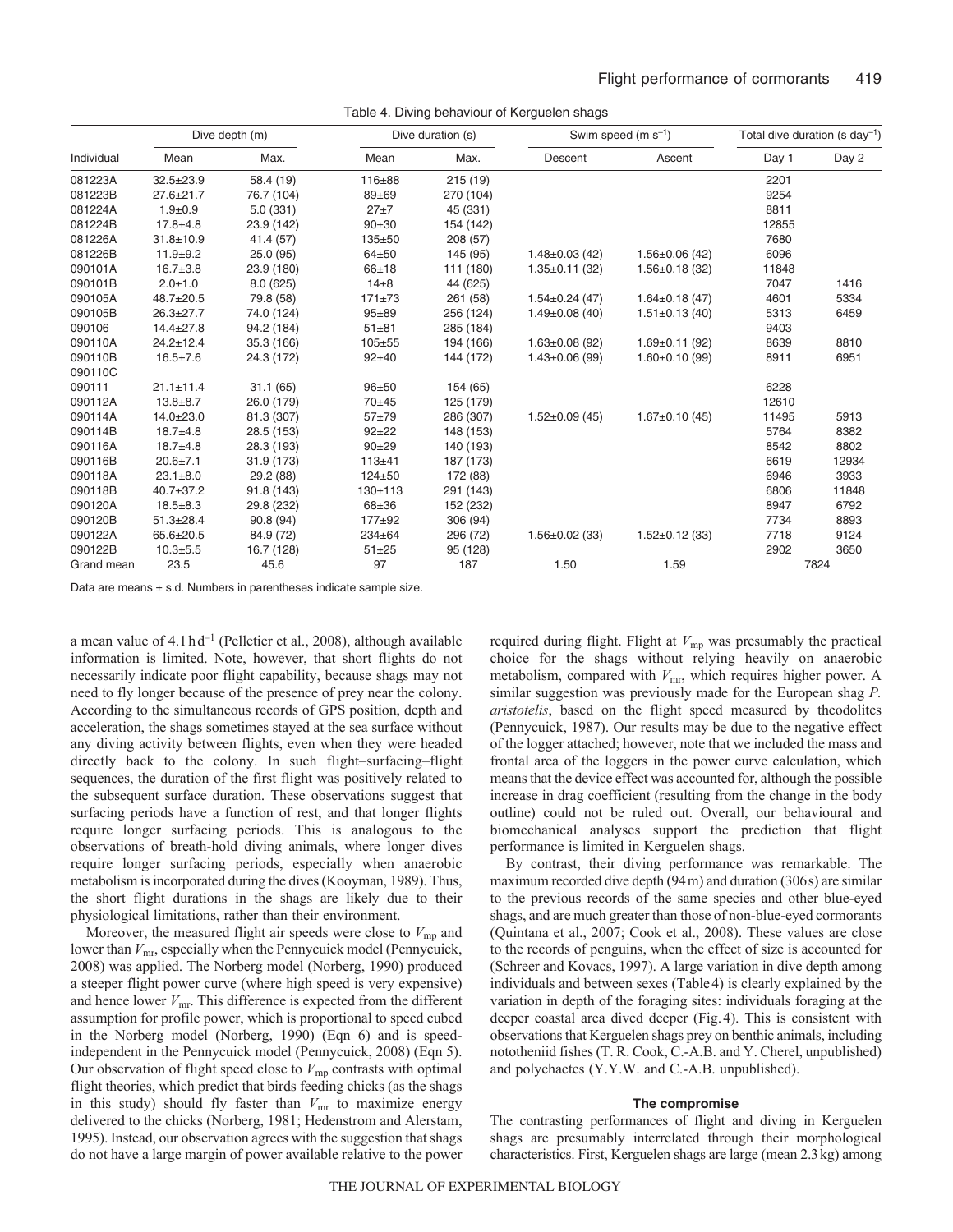#### 420 Y. Y. Watanabe and others

seabirds that exhibit flapping flight. Large body mass is disadvantageous for flapping flight, because power requirement increases with size more rapidly than the power available (Pennycuick, 2008). By contrast, it is advantageous for breath-hold diving, because oxygen storage capacity increases with size more rapidly than the rate of oxygen metabolism, enabling larger animals to dive deeper and longer (Halsey et al., 2006). Second, the wings of cormorants are characterized by a low aspect ratio (7.6 in this study) and a short wingspan (1.2m in this study) for their size among seabirds (Gaston, 2004). A different expression for this characteristic is a high wing loading for their size  $(127 \text{ N m}^{-2})$  in this study), although auks have higher wing loading for their size (Gaston, 2004). Short wings are disadvantageous for flapping flight because of increased induced power (see Eqn 3). By contrast, short wings are advantageous for diving, because they decrease the magnitude of positive buoyancy (because of decreased air volume in the feathers) and drag (because of decreased body surface area) in the water, and hence the cost of swimming (Wilson et al., 1992; Wilson et al., 2008). Third, the flight muscles of cormorants are small among flying birds (17% of body mass) (Bishop and Butler, 1995), limiting the power available for flight. This is presumably related to their large leg muscles (10–12% body mass, compared with 4.5–5.5% in non-diving pelicans) (Nelson, 2005), which provides power for swimming. In foot-propelled swimmers, such as cormorants, loons, grebes and ducks, different muscles are used for flight and swimming, and flight and leg muscles cannot be equally powerful while maintaining body size. Wingpropelled swimming, observed in auks, diving petrels and some shearwaters, is an evolutionary solution for the conflict of muscle allocation; however, these birds face other conflicts, including the design of wings (which cannot be efficient in both air and water) (Pennycuick, 2008) and the myoglobin concentration in the locomotor muscles (Croll et al., 1992; Davis and Guderley, 1987).

Our results have implications for the ecology and evolution of seabirds. First, the compromise between flight and diving might be a major factor in determining their three-dimensional foraging range, with horizontal and vertical components limited by flight and diving capability, respectively. Poor flyers have a limited horizontal foraging range, which might be compensated by their great diving capability, and *vice versa*. Note, however, that such relationship is mediated by the local bathymetry in bottom-feeders, such as Kerguelen shags. Because of the shallow bathymetry of the Kerguelen archipelago and the great diving capability of Keguelen shags, a relatively large horizontal area (<26km offshore from the colony) with respect to their limited flight capability was utilised by the shags (Fig.4). Second, an extreme of the compromise between flight and diving would be flightless birds with enhanced diving capability, which is in fact found in Galápagos cormorants (Wilson et al., 2008). Our empirical data on deep-diving seabirds capable of flight agree with the results of Wilson et al. (Wilson et al., 2008), which suggest that giving up flight ability prompted the evolution of great diving capability in Galápagos cormorants.

In conclusion, we provided detailed records of flight behaviour in Kerguelen shags, including the first direct measurement of flight air speed using propeller loggers. Their flight performance was poor, as indicated by: (1) short flight duration; (2) surfacing behaviour between flight events, suggestive of resting, with the positive relationship between flight duration and subsequent surface duration; and (3) flight air speed close to the theoretical  $V_{\text{mp}}$  rather than  $V_{\text{mr}}$ . These results are presumably related to the great diving capability of Kerguelen shags through their morphological adaptations for diving, including large body mass, small flight muscles and short wings. The compromise between flight and diving, and the local bathymetry, shape the three-dimensional foraging range in this bottom-feeding cormorant.

# **ACKNOWLEDGEMENTS**

We thank Y. Charbonnier, C. Guinet and J.-B. Pons for help in the field; S. Ito and M. Ogata for help with the wind-tunnel experiments; K. Q. Sakamoto for help with data analysis; G. Ribak for providing supplemental information for the published work; and L. G. Halsey for comments on the manuscript. We also acknowledge use of the Maptool program (http://www.seaturtle.org/) for the map of study site. This work was funded by the program Bio-logging Science of the University of Tokyo (UTBLS), Grant-in-Aids for Scientific Research from the Japan Society for the Promotion of Science (JSPS) (21681002 to Y.Y.W., 20310016 to A.T. and 19255001 to K.S.) and the Institut Polaire Français Paul-Emile Victor (IPEV, program no. 394, supervisor: C.-A.B.).

#### **REFERENCES**

- **Alerstam, T., Rosén, M., Bäckman, J., Ericson, P. G. P. and Hellgren, O.** (2007). Flight speeds among bird species: allometric and phylogenetic effects. PLoS Biol. **5**, e197.
- **Alexander, R. McN.** (2003). Principles of Animal Locomotion. Princeton: Princeton University Press.
- **Berg, A. M. and Biewener, A. A.** (2008). Kinematics and power requirements of ascending and descending flight in the pigeon (Columba livia). J. Exp. Biol. **211**, 1120-1130.
- Bishop, C. M. (2005). Circulatory variables and the flight performance of birds. J. Exp. Biol. **208**, 1695-1708.
- **Bishop, C. M. and Butler, P. J.** (1995). Physiological modelling of oxygen consumption in birds during flight. J. Exp. Biol. **198**, 2153-2163.
- **Bruderer, B. and Boldt, A.** (2001). Flight characteristics of birds: I. Radar measurements of speeds. Ibis **143**, 178-204.
- **Cook, T. R., Lescroël, A., Tremblay, Y. and Bost, C.-A.** (2008). To breathe or not to breathe? Optimal breathing, aerobic dive limit and oxygen stores in deep-diving blueeyed shags. Anim. Behav. **76**, 565-576.
- **Croll, D. A., Gaston, A. J., Burger, A. E. and Konnoff, D.** (1992). Foraging behavior and physiological adaptation for diving in thick-billed murres. Ecology **73**, 344-356.
- **Dall'Antonia, L., Gudmundsson, G. and Benvenuti, S.** (2001). Time allocation and foraging pattern of chick-rearing razorbills in northwest Iceland. Condor **103**, 469- 480.
- **Davis, M. B. and Guderley, H.** (1987). Energy metabolism in the locomotor muscles of the common murre (Uria aalge) and the Atlantic puffin (Fratercula arctica). Auk **104**, 733-739.
- **Elliott, K. H. and Gaston, A. J.** (2005). Flight speeds of two seabirds: a test of Norberg's hypothesis. Ibis **147**, 783-789.
- **Ellis, H. I. and Gabrielsen, G. W.** (2002). Energetics of free-ranging seabirds. In Biology of Marine Birds (ed. E. A. Schreiber and J. Burger), pp. 359-408. Boca Raton: CRC Press.

Gaston, A. J. (2004). Seabirds: a Natural History. London: A and C Black.

- **Grodzinski, U., Spiegel, O., Korine, C. and Holderied, M. W.** (2009). Contextdependent flight speed: evidence for energetically optimal flight speed in the bat Pipistrellus kuhlii? J. Anim. Ecol. **78**, 540-548.
- **Guillemette, M. and Ouellet, J.-F.** (2005). Temporary flightlessness in pre-laying common eiders Somateria mollissima: are females constrained by excessive wingloading or by minimal flight muscle ratio. Ibis **147**, 293-300.
- **Halsey, L. G., Butler, P. J. and Blackburn, T. M.** (2006). A phylogenetic analysis of the allometry of diving. Am. Nat. **167**, 276-287.
- Hedenstrom, A. and Alerstam, T. (1995). Optimal flight speed of birds. Philos. Trans. R. Soc. Lond. B Biol. Sci. **348**, 471-487.
- **Hedenstrom, A. and Liechti, F.** (2001). Field estimates of body drag coefficient on the basis of dives in passerine birds. J. Exp. Biol. **204**, 1167-1175.
- **Kooyman, G. L.** (1989). Diverse Divers: Physiology and Behavior. Berlin: Springer-Verlag.
- **Lovvorn, J. R. and Jones, D. R.** (1994). Biomechanical conflicts between adaptations for diving and aerial flight in estuarine birds. Estuaries **17**, 62-75.
- **Marden, J. H.** (1994). From damselflies to pterosaurs: how burst and sustainable flight performance scale with size. Am. J. Physiol. **266**, R1077-R1084.
- **Nelson, J. B.** (2005). Pelicans, Cormorants and their Relatives. Oxford: Oxford University Press.
- **Norberg, R. A.** (1981). Optimal flight speed in birds when feeding young. J. Anim. Ecol. **50**, 473-477.
- **Norberg, U. M.** (1990). Vertebrate Flight: Mechanics, Physiology, Morphology, Ecology and Evolution. Berlin: Springer-Verlag.
- Pelletier, D., Guillemette, M., Grandbois, J.-M. and Butler, P. J. (2008). To fly or not to fly: high flight costs in a large sea duck do not imply an expensive lifestyle. Proc. R. Soc. Lond. B Biol. Sci. **275**, 2117-2124.
- Pennycuick, C. J. (1987). Flight of auks (Alcidae) and other northern seabirds compared with southern Procellariiformes: ornithodolite observations. J. Exp. Biol. **128**, 335-347.
- **Pennycuick, C. J.** (2001). Speeds and wingbeat frequencies of migrating birds compared with calculated benchmarks. J. Exp. Biol. **204**, 3283-3294.
- Pennycuick, C. J. (2008). Modelling the Flying Bird. London: Academic Press. **Quintana, F., Wilson, R. P. and Yorio, P.** (2007). Dive depth and plumage air in wettable birds: the extraordinary case of the imperial cormorant. Mar. Ecol. Prog.
- Ser. **334**, 299-310. Rayner, J. M. V. (1979). A vortex theory of animal flight. II. The forward flight of birds.
- J. Fluid Mech. **91**, 731-763. Rayner, J. M. V. (1999). Estimating power curves of flying vertebrates. J. Exp. Biol. **202**, 3449-3461.